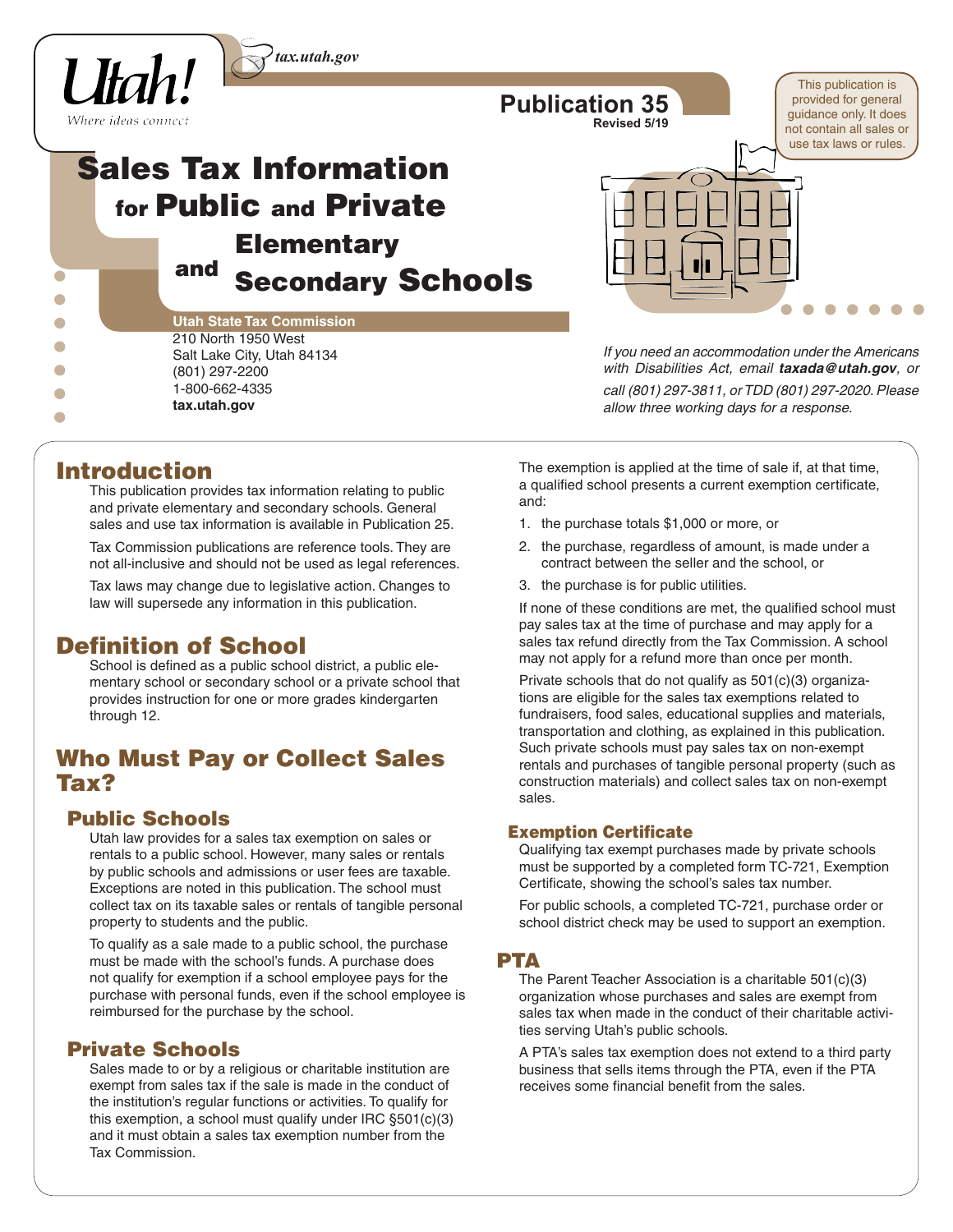### **Sales Tax License**

All sellers required to collect sales tax must have a sales tax license issued by the Tax Commission. The Tax Commission recommends a school district obtain the tax license and report all sales by schools within the district. However, each school engaging in taxable sales may obtain its own tax license. Apply for a license online at tap.utah.gov (Tax Commission only) or osbr.utah.gov (multiple Utah agencies), or by submitting form TC-69, Utah State Business and Tax Registration (Tax Commission only).

# **Taxable Transactions**

The following are examples of transactions subject to sales tax:

- Sales of yearbooks, student directories, atlases, day planners and spirit packs.
- School supplies, i.e., paper, pens, paper clips, staples, etc.
- Sales from concessions stands.
- Admissions to swimming pools and charges to the public for the rental of towels, equipment or lockers (if the lockers are tangible personal property). However, charges for swimming or diving lessons are not subject to tax.
- Sales of items from a vending machine by private sellers. If the vending machine is operated by an outside seller who pays the school a commission or fee for placing the machine in the school, that seller is responsible for reporting and paying the tax.
- Charges for school pictures. If an outside photographer sells the pictures and collects payment, the photographer is responsible for collecting and paying the tax.
- Sales of supplies or rental of school equipment for community education classes.
- Book sales (other than textbooks) from outside sellers. Group orders placed through the school for students are taxable. When the school places an order with a bookseller and pays with school funds, the school must collect sales tax from the students and pay the tax.

 Alternatively, if individual orders and payments are merely collected by the school and forwarded to the bookseller, the bookseller must pay the tax.

• Sales of items prepared, produced or manufactured by the students for sale to other students or the public. For example, items manufactured for sale by students in a junior achievement program or in a special class are taxable. The raw materials used as component parts or ingredients of the final taxable product may be purchased by the student or student sponsor tax free. However, to use the exemption the purchaser must get a sales tax license and file sales tax returns.

# **Non-taxable Transactions**

The following are examples of transactions that are not taxable:

- Sales of textbooks, textbook rental fees, laboratory fees, laboratory supplies and other educational supplies required and sold to students by the school.
- Charges for student use of a school's copy machine if the copies are for use in classes or class projects.
- Sales of photocopies.
- Sales of school uniforms required by private or parochial schools and sold by the schools are exempt. Uniforms purchased directly from an outside seller are subject to sales tax.
- Charges collected and kept by a school for admissions to athletic events, school dances, school plays or other school related activities.
- Charges by a school and passed through to a nonprofit organization or association authorized by a school board or a private school's governing body to organize and direct a competitive secondary school activity.
- Participation or sign up fees for drill team, cheerleading, band, athletics and other student activities. However, if the fee includes purchase or rental of non-exempt clothing or equipment, those sales and rentals are subject to tax.
- Sales or rentals of safety equipment, fees to recondition safety equipment, or sales of clothing a student is required to wear to participate in a school-related event or activity that cannot be worn to replace ordinary clothing. If the fee for clothing and equipment can be waived under Utah fee waiver rules, it is exempt. In cases where the fee covers both non-taxable participation fees and taxable sales or rentals, the entire amount is subject to tax unless the nontaxable and taxable portions are stated separately.
- Transportation charges for official school activities.
- Fees charged to students to participate in athletic clinics or cheerleading clinics.
- Fines for overdue library books.
- Charges for advertisements in school publications.
- Charges to parents for use of a school-operated nursery taught by high school students under the supervision of a faculty member.
- Charges for parking permits.
- Charges for class schedule change fees.
- Fund-raising sales made by a school or its students are exempt if the purpose of raising funds is to purchase equipment or materials, or to provide transportation. To qualify for the exemption, the activity must meet all of the following conditions:
	- 1. The activity must be officially sanctioned by the school following a formal school or district policy governing fund-raising activities.
	- 2. The funds may not be used to directly or indirectly compensate an individual teacher or other personnel.
	- 3. The revenues from the fund-raiser must be deposited in a dedicated account controlled by the school or district.
- Sales of coupon books (e.g. Happenings books) by students or school organizations.
- Sales of food, food ingredients or prepared food served by a school if the net or gross revenues generated by the sales are deposited into a school or district fund dedicated to school meals.
- Sales of food, food ingredients or prepared food served by qualified religious or charitable institutions if the meals are not available to the general public, including prepaid meals that are part of a student meal plan.